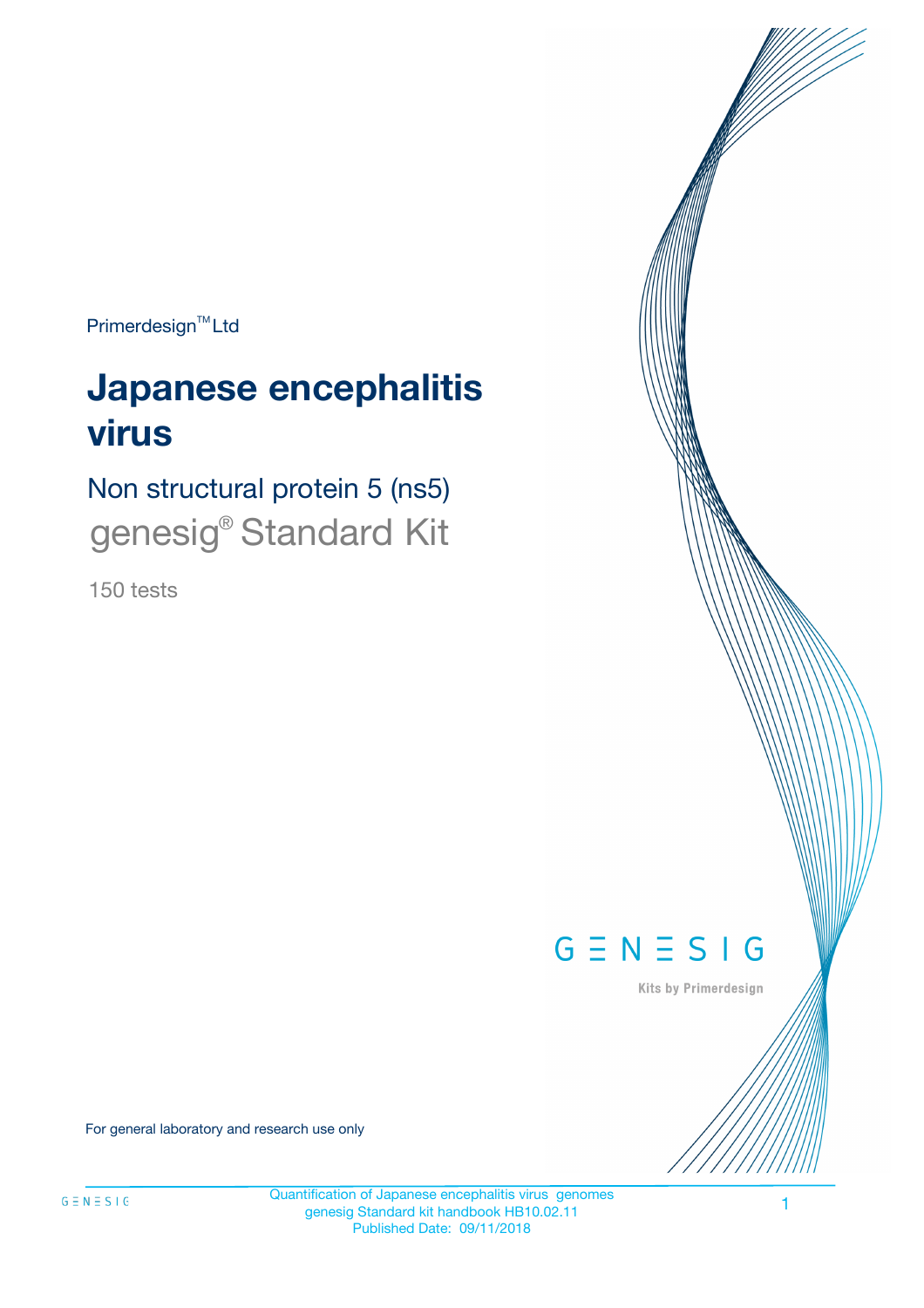## Introduction to Japanese encephalitis virus

The causative agent Japanese encephalitis virus is an enveloped virus of the genus flavivirus; it is closely related to the West Nile virus and St. Louis encephalitis virus.

Japanese Encephalitis Virus is the leading cause of viral encephalitis in Asia, with 30,000– 50,000 cases reported annually. Case-fatality rates range from 0.3% to 60% and depends on the population and on age. Rare outbreaks in U.S. territories in Western Pacific have occurred. Residents of rural areas in endemic locations are at highest risk; Japanese encephalitis does not usually occur in urban areas. Countries which have had major epidemics in the past, but which have controlled the disease primarily by vaccination include China, Korea, Japan, Taiwan and Thailand. Other countries that still have periodic epidemics include Vietnam, Cambodia, Myanmar, India, Nepal, and Malaysia. Japanese Encephalitis has been reported on the Torres Strait Islands and two fatal cases were reported in mainland northern Australia in 1998. The spread of the virus in Australia is of particular concern to Australian health officials due to the unplanned introduction of Culex gelidus, a potential vector of the virus, from Asia.

Human, cattle and horses are dead-end hosts and disease manifests as fatal encephalitis. Swine acts as amplifying host and has a very important role in epidemiology of the disease. Infection in swine is asymptomatic, except in pregnant sows, when abortion and fetal abnormalities are common sequelae. Infection in Humans occurs in the ear, particularly the cochlear. The most important vector is C. tritaeniorhynchus, which feeds on cattle in preference to humans. The natural host of the Japanese Encephalitis Virus is bird, not human, and the virus will therefore never be completely eliminated.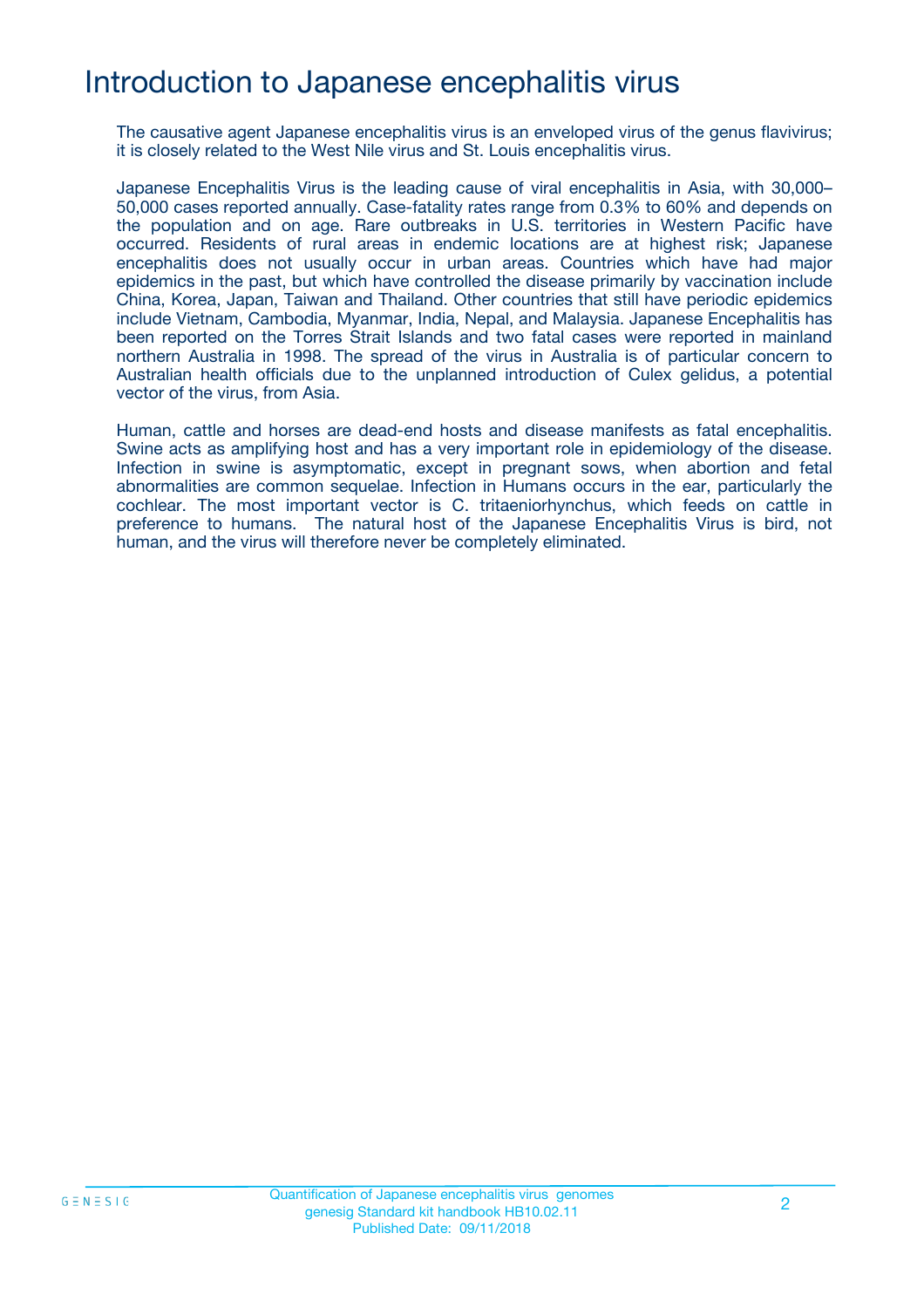## **Specificity**

The Primerdesign genesig Kit for Japanese encephalitis virus (JEV) genomes is designed for the in vitro quantification of JEV genomes. The kit is designed to have a broad detection profile. Specifically, the primers represent 100% homology with over 95% of the NCBI database reference sequences available at the time of design.

The dynamics of genetic variation means that new sequence information may become available after the initial design. Primerdesign periodically reviews the detection profiles of our kits and when required releases new versions.

The primers have 100% homology with over 95% of reference sequences in the NCBI database therefore have a very broad quantification profile and have been designed for the detection of genotypes I, II, III, IV and V. However, due to the inherent instability of RNA viral genomes, it is not possible to guarantee quantification of all clinical isolates.

If you require further information, or have a specific question about the detection profile of this kit then please send an e.mail to enquiry@primerdesign.co.uk and our bioinformatics team will answer your question.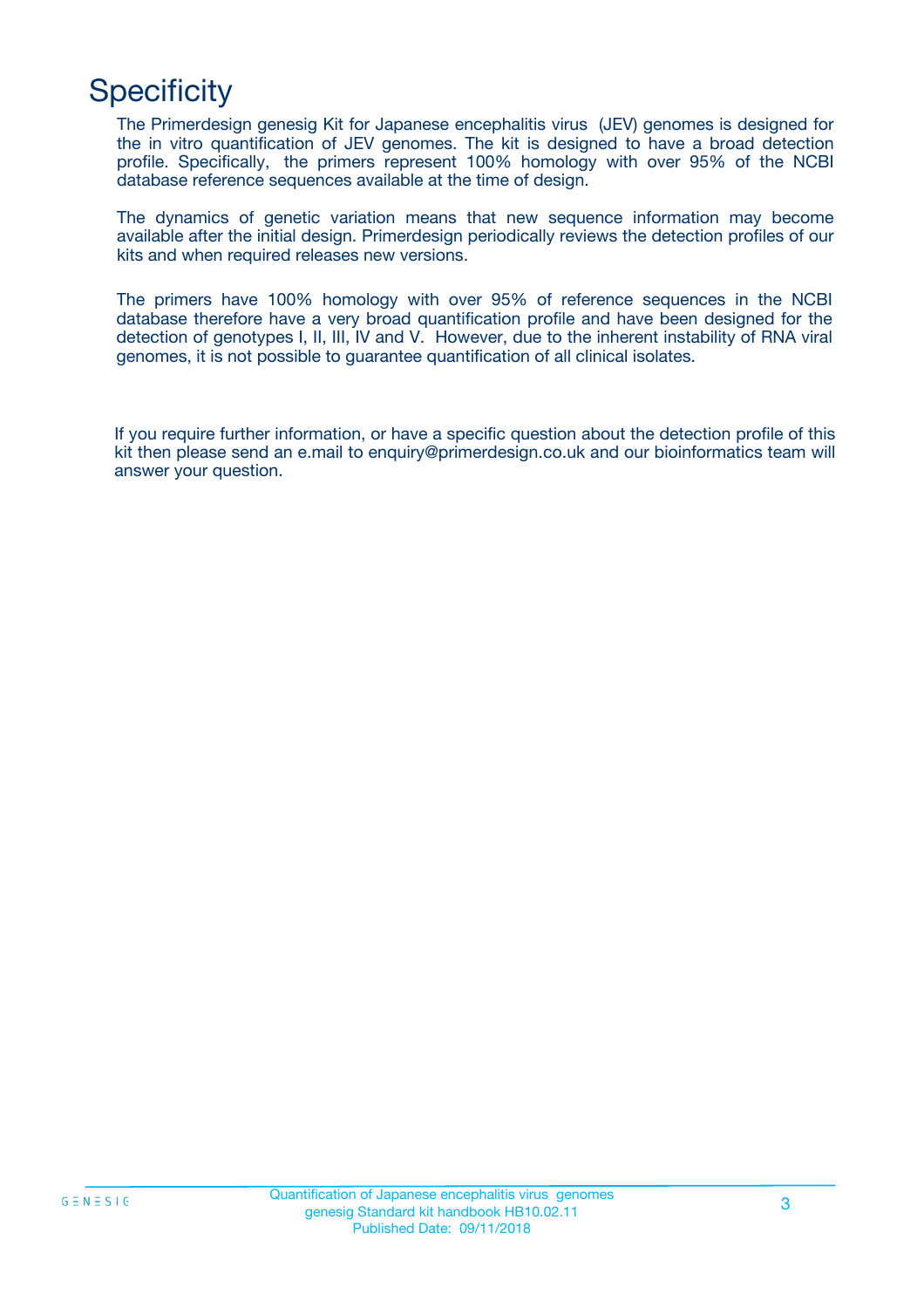## Kit contents

- **JEV specific primer/probe mix (150 reactions BROWN)** FAM labelled
- **JEV positive control template (for Standard curve RED)**
- **RNase/DNase free water (WHITE)** for resuspension of primer/probe mixes
- **Template preparation buffer (YELLOW)** for resuspension of positive control template and standard curve preparation

### **Reagents and equipment to be supplied by the user**

#### **Real-time PCR Instrument**

#### **Extraction kit**

This kit is recommended for use with genesig Easy DNA/RNA Extraction kit. However, it is designed to work well with all processes that yield high quality RNA and DNA with minimal PCR inhibitors.

**oasigTM lyophilised OneStep or Precision**®**PLUS OneStep 2X RT-qPCR Master Mix** Contains complete OneStep RT-qPCR master mix

**Pipettors and Tips**

**Vortex and centrifuge**

**Thin walled 1.5 ml PCR reaction tubes**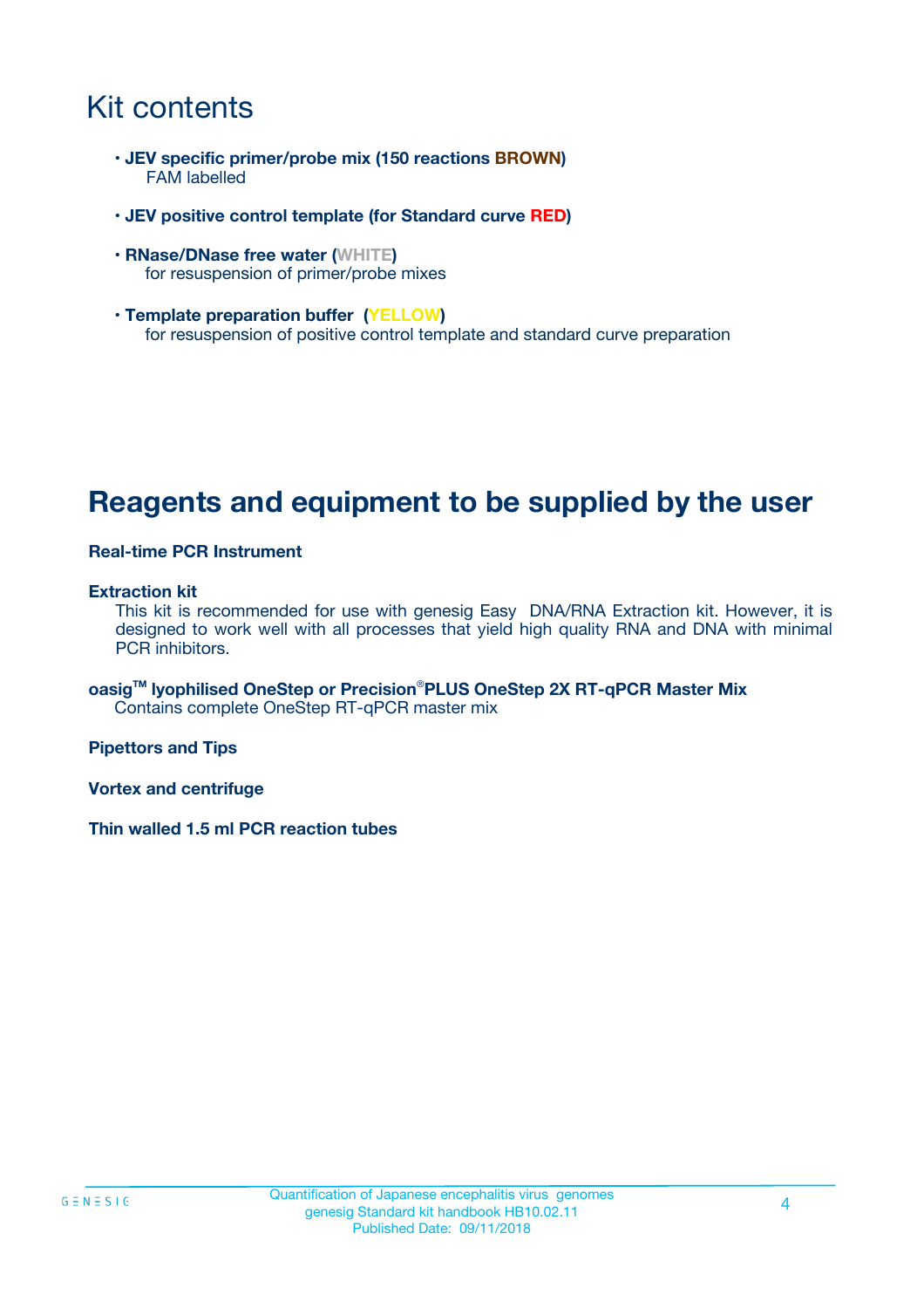### Kit storage and stability

This kit is stable at room temperature but should be stored at -20ºC on arrival. Once the lyophilised components have been resuspended they should not be exposed to temperatures above -20°C for longer than 30 minutes at a time and unnecessary repeated freeze/thawing should be avoided. The kit is stable for six months from the date of resuspension under these circumstances.

If a standard curve dilution series is prepared this can be stored frozen for an extended period. If you see any degradation in this serial dilution a fresh standard curve can be prepared from the positive control.

Primerdesign does not recommend using the kit after the expiry date stated on the pack.

### Suitable sample material

All kinds of sample material suited for PCR amplification can be used. Please ensure the samples are suitable in terms of purity, concentration, and RNA/DNA integrity. Always run at least one negative control with the samples. To prepare a negative-control, replace the template RNA sample with RNase/DNase free water.

### Dynamic range of test

Under optimal PCR conditions genesig JEV detection kits have very high priming efficiencies of >95% and can detect less than 100 copies of target template.

### Notices and disclaimers

This product is developed, designed and sold for research purposes only. It is not intended for human diagnostic or drug purposes or to be administered to humans unless clearly expressed for that purpose by the Food and Drug Administration in the USA or the appropriate regulatory authorities in the country of use. During the warranty period Primerdesign genesig detection kits allow precise and reproducible data recovery combined with excellent sensitivity. For data obtained by violation to the general GLP guidelines and the manufacturer's recommendations the right to claim under guarantee is expired. PCR is a proprietary technology covered by several US and foreign patents. These patents are owned by Roche Molecular Systems Inc. and have been sub-licensed by PE Corporation in certain fields. Depending on your specific application you may need a license from Roche or PE to practice PCR. Additional information on purchasing licenses to practice the PCR process may be obtained by contacting the Director of Licensing at Roche Molecular Systems, 1145 Atlantic Avenue, Alameda, CA 94501 or Applied Biosystems business group of the Applera Corporation, 850 Lincoln Centre Drive, Foster City, CA 94404. In addition, the 5' nuclease assay and other homogeneous amplification methods used in connection with the PCR process may be covered by U.S. Patents 5,210,015 and 5,487,972, owned by Roche Molecular Systems, Inc, and by U.S. Patent 5,538,848, owned by The Perkin-Elmer Corporation.

### Trademarks

Primerdesign™ is a trademark of Primerdesign Ltd.

genesig $^\circledR$  is a registered trademark of Primerdesign Ltd.

The PCR process is covered by US Patents 4,683,195, and 4,683,202 and foreign equivalents owned by Hoffmann-La Roche AG. BI, ABI PRISM® GeneAmp® and MicroAmp® are registered trademarks of the Applera Genomics (Applied Biosystems Corporation). BIOMEK® is a registered trademark of Beckman Instruments, Inc.; iCycler™ is a registered trademark of Bio-Rad Laboratories, Rotor-Gene is a trademark of Corbett Research. LightCycler™ is a registered trademark of the Idaho Technology Inc. GeneAmp®, TaqMan® and AmpliTaqGold® are registered trademarks of Roche Molecular Systems, Inc., The purchase of the Primerdesign™ reagents cannot be construed as an authorization or implicit license to practice PCR under any patents held by Hoffmann-LaRoche Inc.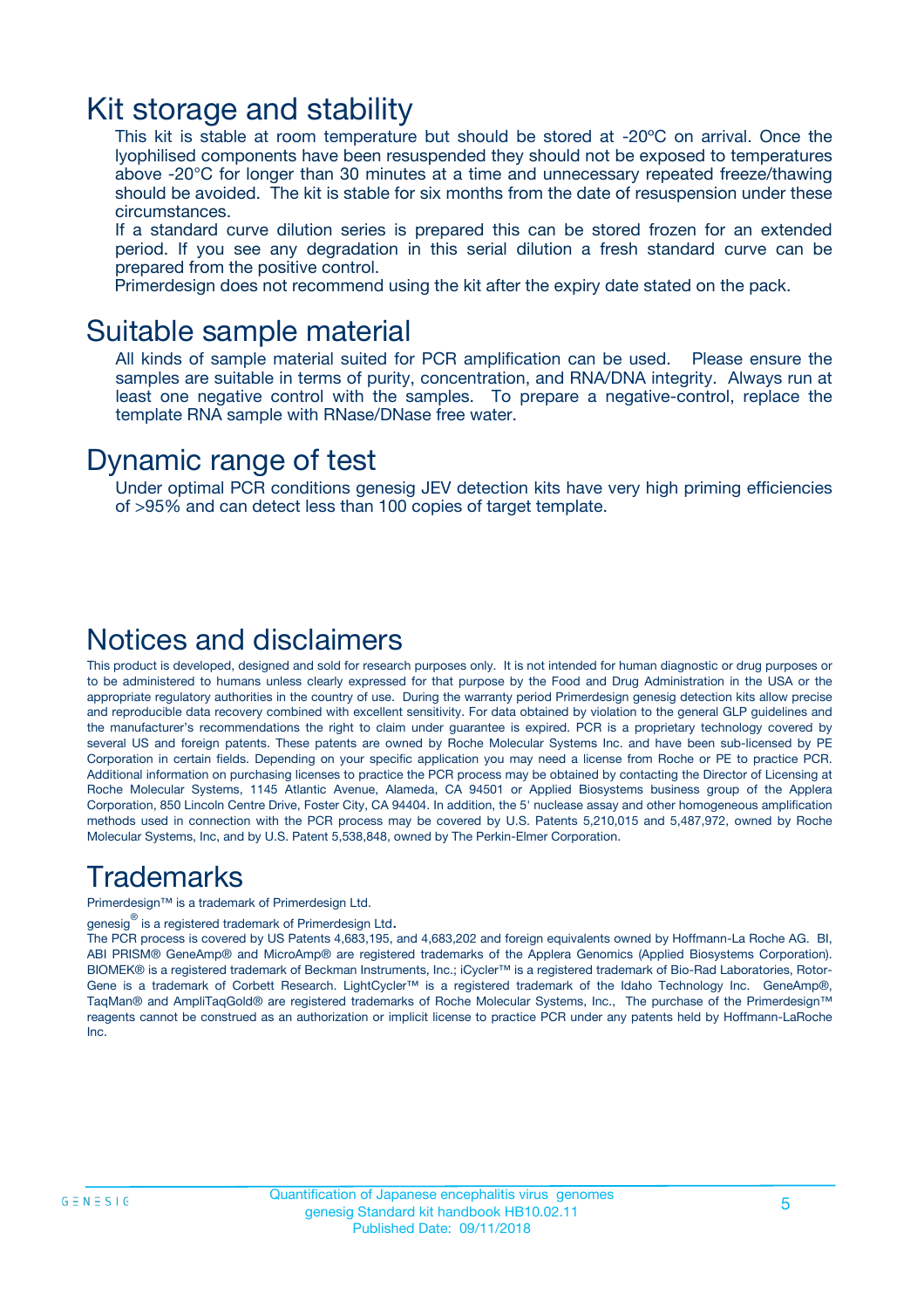## Principles of the test

#### **Real-time PCR**

A JEV specific primer and probe mix is provided and this can be detected through the FAM channel.

The primer and probe mix provided exploits the so-called TaqMan® principle. During PCR amplification, forward and reverse primers hybridize to the JEV cDNA. A fluorogenic probe is included in the same reaction mixture which consists of a DNA probe labeled with a 5`-dye and a 3`-quencher. During PCR amplification, the probe is cleaved and the reporter dye and quencher are separated. The resulting increase in fluorescence can be detected on a range of qPCR platforms.

#### **Positive control**

For copy number determination and as a positive control for the PCR set up, the kit contains a positive control template. This can be used to generate a standard curve of JEV copy number / Cq value. Alternatively the positive control can be used at a single dilution where full quantitative analysis of the samples is not required. Each time the kit is used, at least one positive control reaction must be included in the run. A positive result indicates that the primers and probes for detecting the target JEV gene worked properly in that particular experimental scenario. If a negative result is obtained the test results are invalid and must be repeated. Care should be taken to ensure that the positive control does not contaminate any other kit component which would lead to false-positive results. This can be achieved by handling this component in a Post PCR environment. Care should also be taken to avoid cross-contamination of other samples when adding the positive control to the run. This can be avoided by sealing all other samples and negative controls before pipetting the positive control into the positive control well.

#### **Negative control**

To validate any positive findings a negative control reaction should be included every time the kit is used. For this reaction the RNase/DNase free water should be used instead of template. A negative result indicates that the reagents have not become contaminated while setting up the run.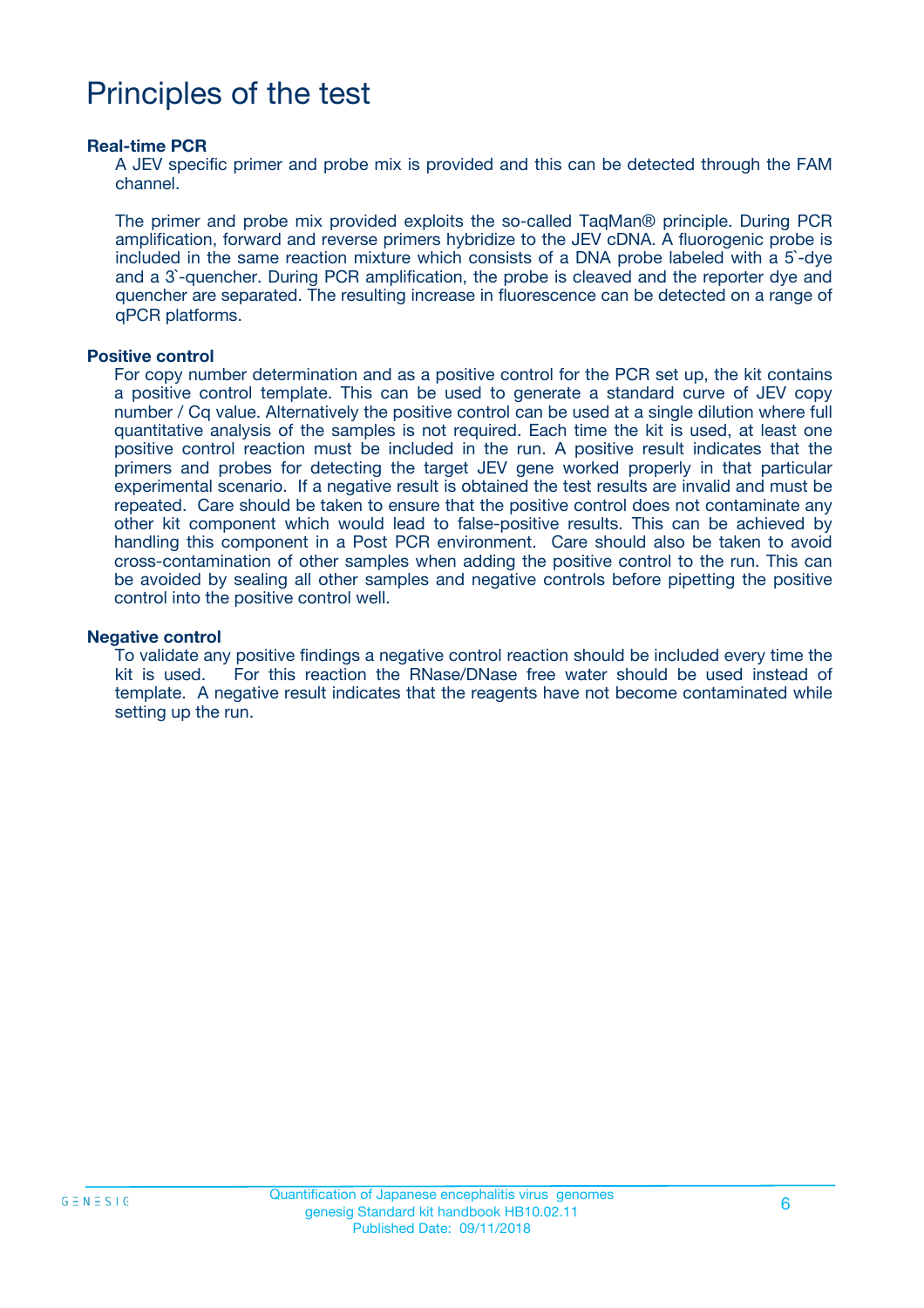### Resuspension protocol

To minimize the risk of contamination with foreign DNA, we recommend that all pipetting be performed in a PCR clean environment. Ideally this would be a designated PCR lab or PCR cabinet. Filter tips are recommended for all pipetting steps.

#### **1. Pulse-spin each tube in a centrifuge before opening.**

This will ensure lyophilised primer and probe mix is in the base of the tube and is not spilt upon opening the tube.

#### **2. Resuspend the kit components in the RNase/DNase free water supplied, according to the table below:**

To ensure complete resuspension, vortex each tube thoroughly.

| Component - resuspend in water | Wolume'     |
|--------------------------------|-------------|
| <b>Pre-PCR pack</b>            |             |
| JEV primer/probe mix (BROWN)   | $165$ $\mu$ |

#### **3. Resuspend the positive control template in the template preparation buffer supplied, according to the table below:**

To ensure complete resuspension, vortex the tube thoroughly.

| Component - resuspend in template preparation buffer |        |
|------------------------------------------------------|--------|
| <b>Post-PCR heat-sealed foil</b>                     |        |
| JEV Positive Control Template (RED) *                | 500 µl |

\* This component contains high copy number template and is a VERY significant contamination risk. It must be opened and handled in a separate laboratory environment, away from the other components.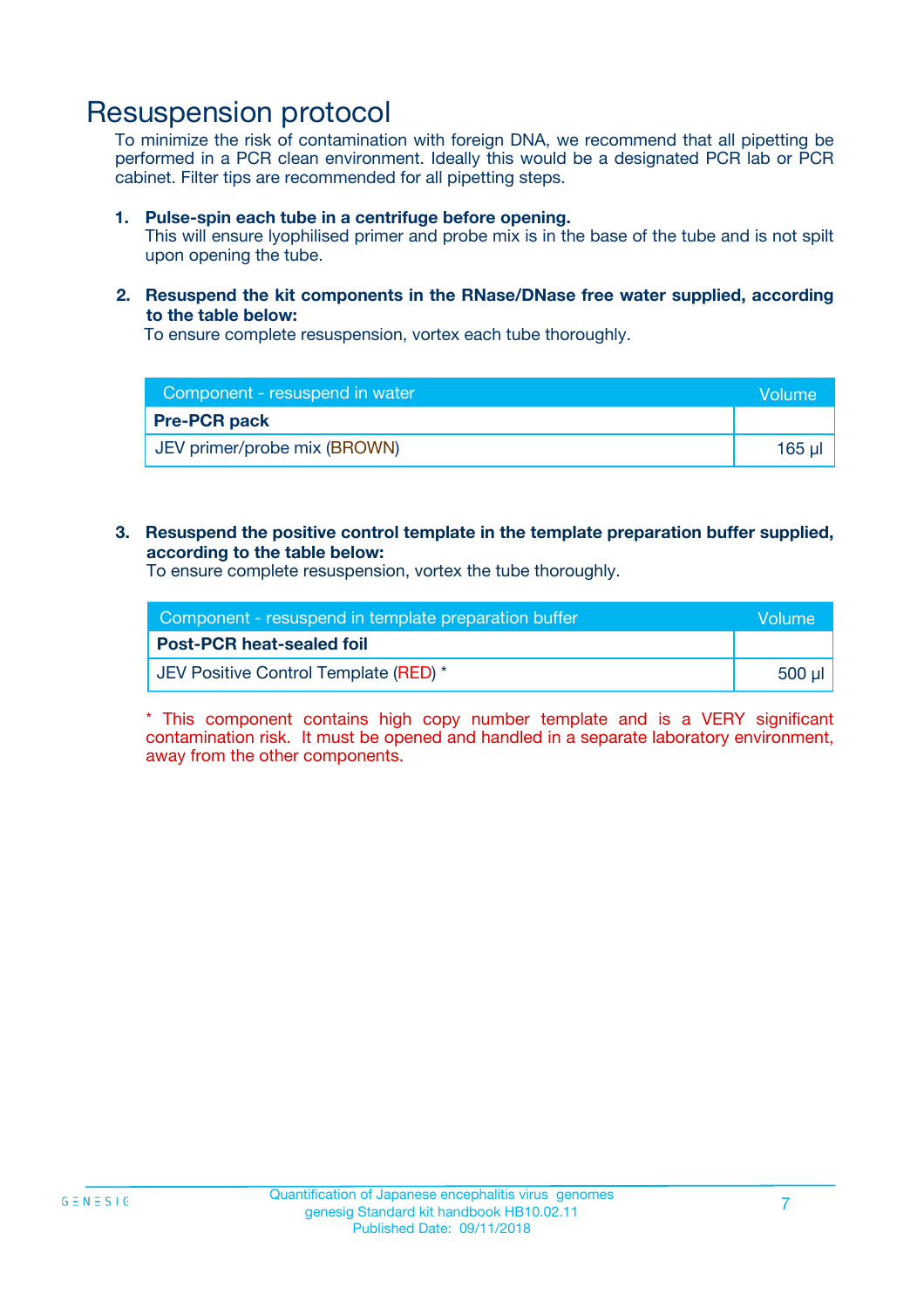### OneStep RT-qPCR detection protocol

A OneStep approach combining the reverse transcription and amplification in a single closed tube is the preferred method. If, however, a two step approach is required see page 10.

#### **For optimum performance and sensitivity.**

All pipetting steps and experimental plate set up should be performed on ice. After the plate is poured proceed immediately to the OneStep amplification protocol. Prolonged incubation of reaction mixes at room temperature can lead to PCR artifacts that reduce the sensitivity of detection.

**1. For each RNA sample prepare a reaction mix according to the table below:** Include sufficient reactions for positive and negative controls.

| Component                                                    | <b>Volume</b> |
|--------------------------------------------------------------|---------------|
| oasig OneStep or PrecisionPLUS OneStep 2X RT-qPCR Master Mix | 10 µl         |
| JEV primer/probe mix (BROWN)                                 | 1 µI          |
| <b>RNase/DNase free water (WHITE)</b>                        | 4 µl          |
| <b>Final Volume</b>                                          | <u>15 µl</u>  |

- **2. Pipette 15µl of this mix into each well according to your qPCR experimental plate set up.**
- **3. Pipette 5µl of RNA template into each well, according to your experimental plate set up.**

For negative control wells use 5µl of RNase/DNase free water. The final volume in each well is 20ul.

**4. If a standard curve is included for quantitative analysis prepare a reaction mix according to the table below:**

| Component                                                    | Volume  |
|--------------------------------------------------------------|---------|
| oasig OneStep or PrecisionPLUS OneStep 2X RT-qPCR Master Mix | 10 µl   |
| JEV primer/probe mix (BROWN)                                 | 1 ul    |
| <b>RNase/DNase free water (WHITE)</b>                        | $4 \mu$ |
| <b>Final Volume</b>                                          | 15 ul   |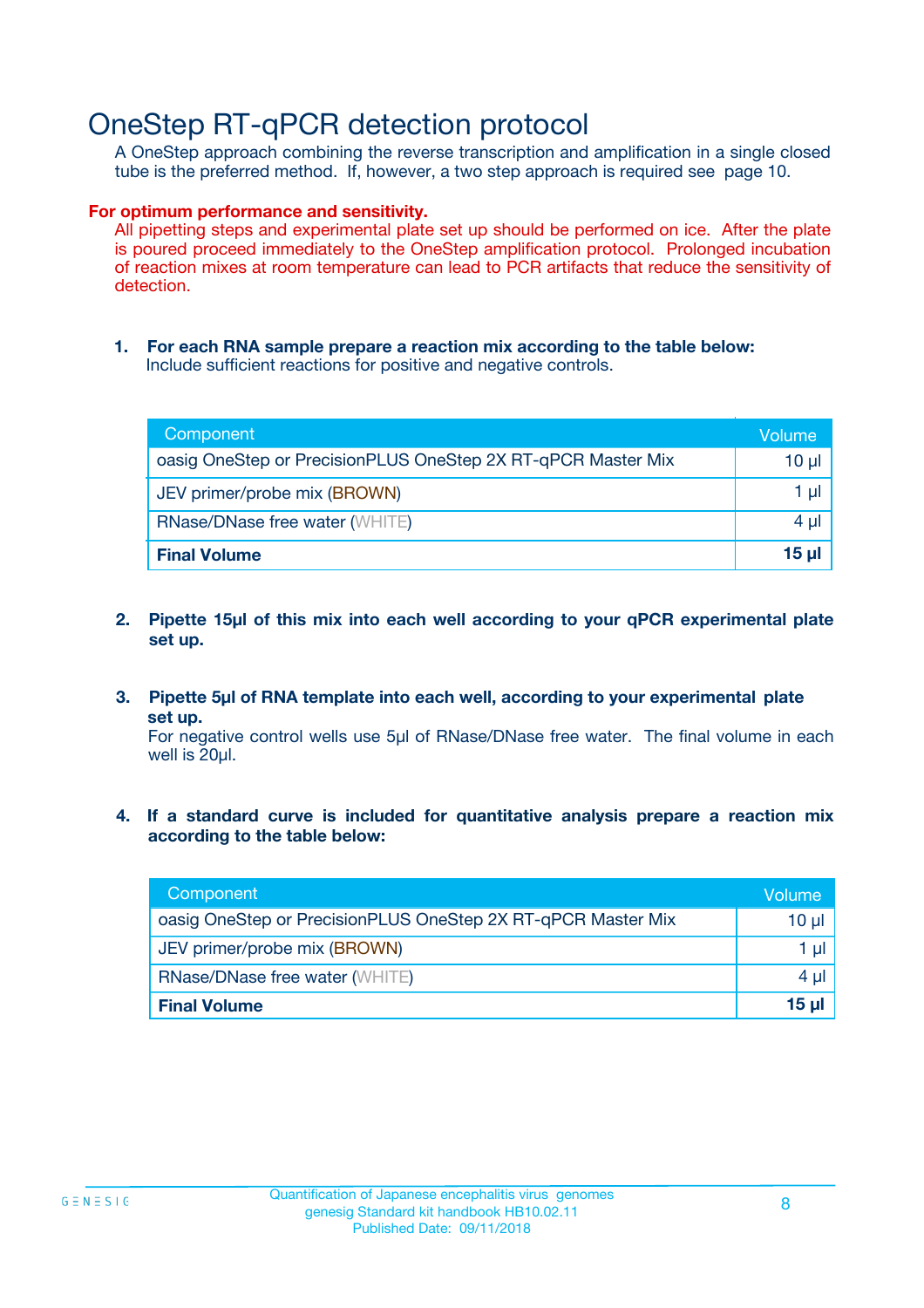#### **5. Preparation of standard curve dilution series**

- 1) Pipette 90µl of template preparation buffer into 5 tubes and label 2-6
- 2) Pipette 10µl of Positive Control Template (RED) into tube 2
- 3) Vortex thoroughly
- 4) Change pipette tip and pipette 10µl from tube 2 into tube 3
- 5) Vortex thoroughly

Repeat steps 4 and 5 to complete the dilution series

| <b>Standard Curve</b>         | <b>Copy Number</b>     |
|-------------------------------|------------------------|
| Tube 1 Positive control (RED) | $2 \times 10^5$ per µl |
| Tube 2                        | $2 \times 10^4$ per µl |
| Tube 3                        | $2 \times 10^3$ per µl |
| Tube 4                        | $2 \times 10^2$ per µl |
| Tube 5                        | 20 per $\mu$           |
| Tube 6                        | 2 per µl               |

**6. Pipette 5µl of standard template into each well for the standard curve according to your plate set up**

The final volume in each well is 20ul.

## OneStep RT-qPCR amplification protocol

Amplification conditions using oasig OneStep or PrecisionPLUS OneStep 2X RT-qPCR Master Mix.

|             | <b>Step</b>                  | <b>Time</b>      | <b>Temp</b>    |
|-------------|------------------------------|------------------|----------------|
|             | <b>Reverse Transcription</b> | $10 \text{ min}$ | $55^{\circ}$ C |
|             | Enzyme activation            | 2 min            | $95^{\circ}$ C |
| Cycling x50 | Denaturation                 | 10 <sub>s</sub>  | $95^{\circ}$ C |
|             | <b>DATA COLLECTION *</b>     | 60 s             | $60^{\circ}$ C |

\* Fluorogenic data should be collected during this step through the FAM channel